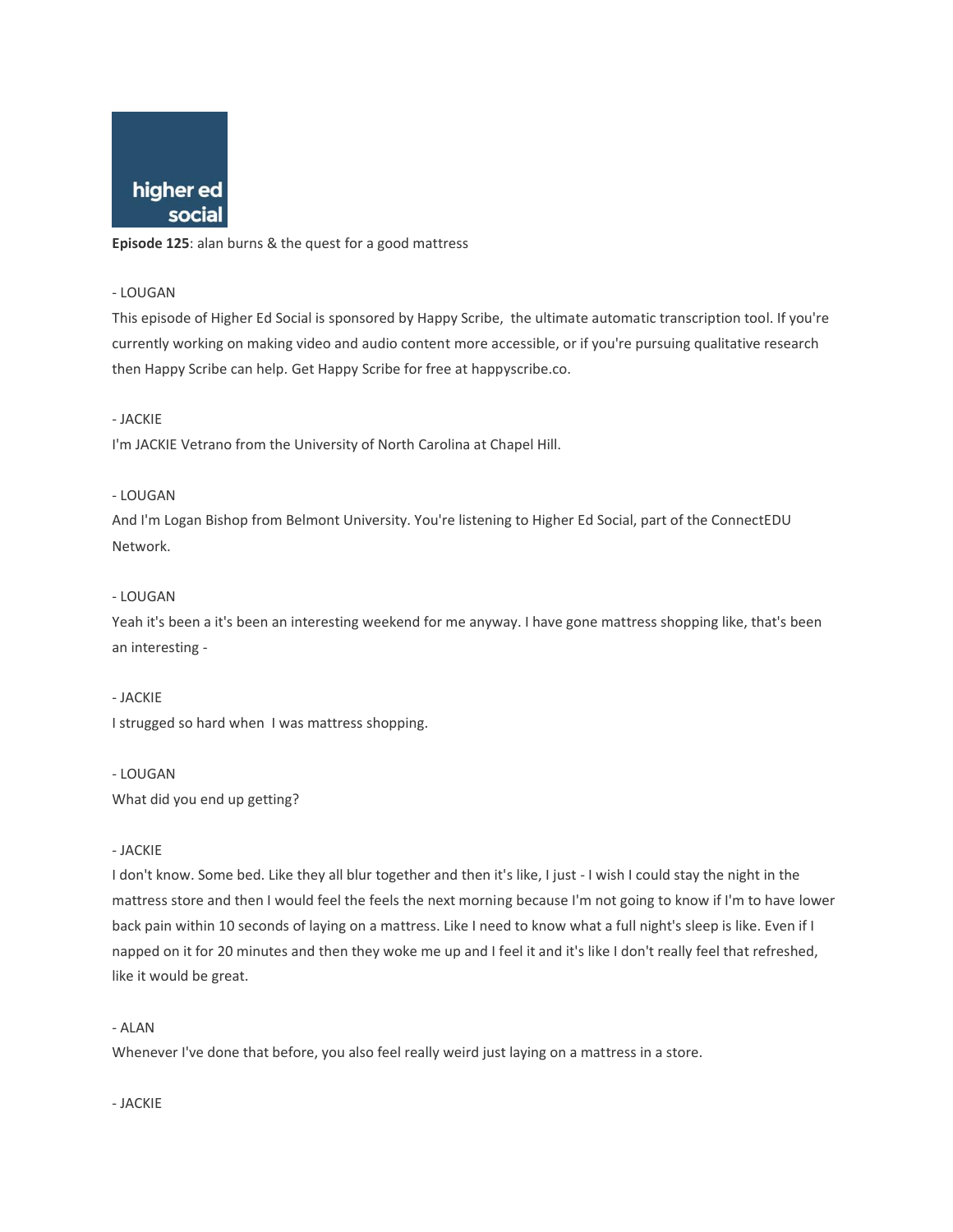### Very true

## - LOUGAN

Yeah.

- ALAN

With other people walking around shopping and you're just laying in a bed. It's kind of odd.

- JACKIE

And I don't know if either of you actually sleep on your back, like I don't sleep on my back. I also feel weird being like I'm going to get comfy in this mattress store. Like that's weird.

- LOUGAN

I stopped caring after the the second mattress store.

Oh you went to more than one? Nope.

- LOUGAN I went to - I went to five.

- JACKIE What? That is too many.

- LOUGAN

I went to

- JACKIE Aren't they all the same?

Mattress Firm, Mattress King, sleep outfitters, Rooms to Go. And there was one more that I can't remember but it was so i

- ALAN That's a lot of mattress shopping

## - LOUGAN

I did do a lot of mattress shopping. And what's here's what I found. Right. So every mattress store has the same brands but all the different mattress stores have different, like versions of that brand right? So take for instance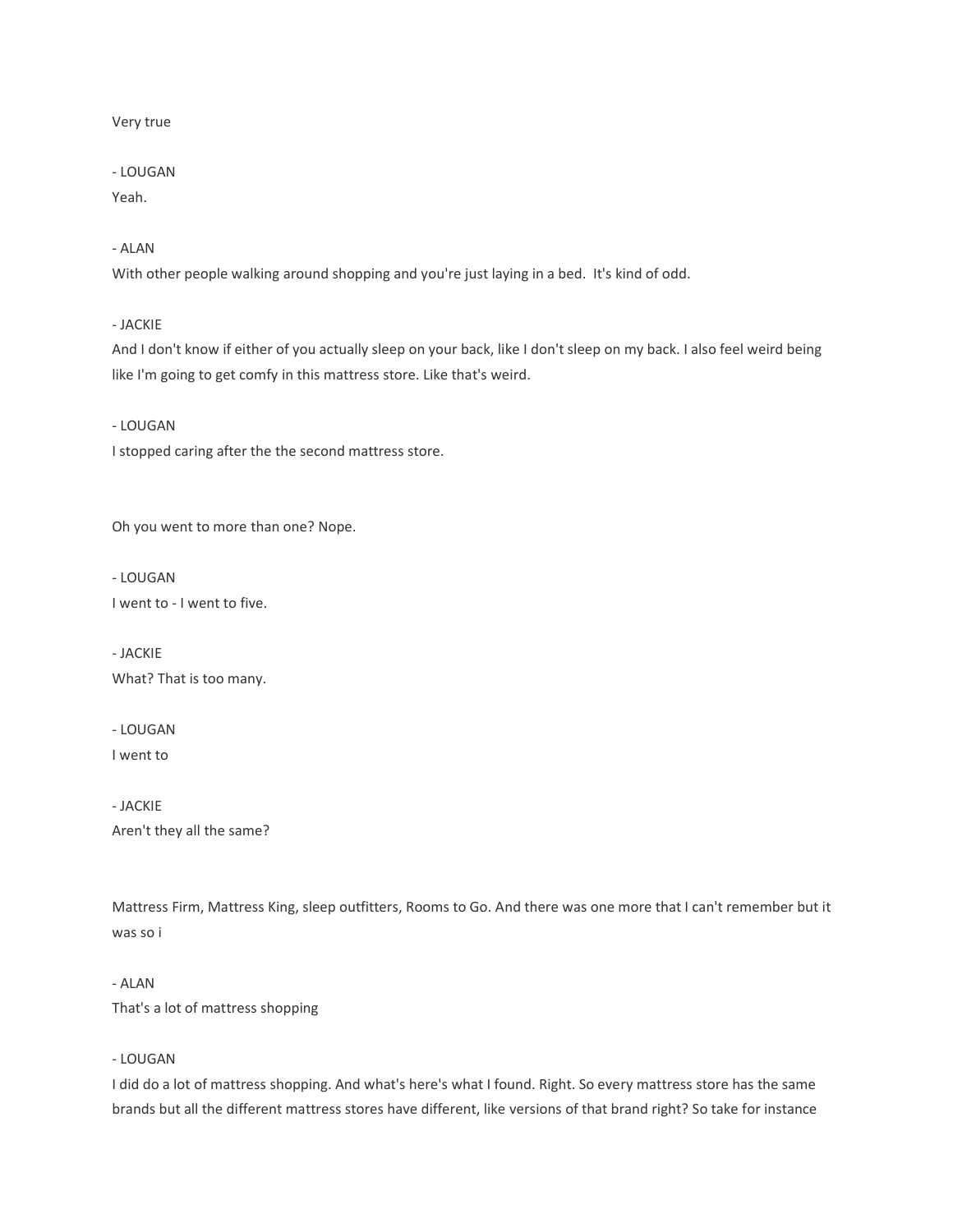Mattress Firm has the Simmon's beauty rest black hybrid but Rooms to Go Has the...and it was the Claremont version of that. And the Rooms to Go has the Simmons beauty arrest black Natalia and they're different. They are different mattresses they are literally different mattresses.

### - LOUGAN

Like one has smartphone features and the other one doesn't. And no I did not get the one with smartphone features

# - JACKIE Why not? It's so squishy.

#### - LOUGAN

I almost did like it like monitors your heart rate and your respiration and like feeds it into the app

So like literally smart phone. Not like smart foam when you push your hand in and that has your hand imprint.

### - LOUGAN

No smart phone as an iPhone. It measures it. It uses Apple Health to measure your sleep quality which is actually kind of cool.

#### - JACKIE

I was going to say, knowing you as a person LOUGAN I'm shocked that you didn't buy that mattress.

#### - LOUGAN

Well I really thought about it hard. That was probably the best feeling mattress in the world that I have ever felt. It was amazing. And then I pulled out my smartphone and then I looked at reviews and see that's the thing, is that I went through - I actually had it narrowed down to like three or four different beds. And the question was which bed do I want and do I want an adjustable bed? Which you know I used to not think I used to think adjustable beds were the things you old people buy on TV. You know CraftMatic adjustable beds. But I got in one that was adjustable, and I was just like oh my gosh this is amazing. And well you know with the running and the long runs and all that kind of stuff. You know when I come home after that I I get like six pillows and I put my feet up. This is better. And it has like massage like it's awesome. So I ended up getting and IComfort Blue Max 1000 which uses this kind of foam that cools like it like because I like I like to not be hot when I'm sleeping. So it cools you by ventilating under you. And then I got an adjustable with with massage. So yeah it was an investment. But it's I like it. It's it was probably it was not the the most crazy comfortable but it's memory foam and it felt great. And you know it is just finding the right price and you know haggling with - going back and forth between three different stores saying well this store gave me this

### - LOUGAN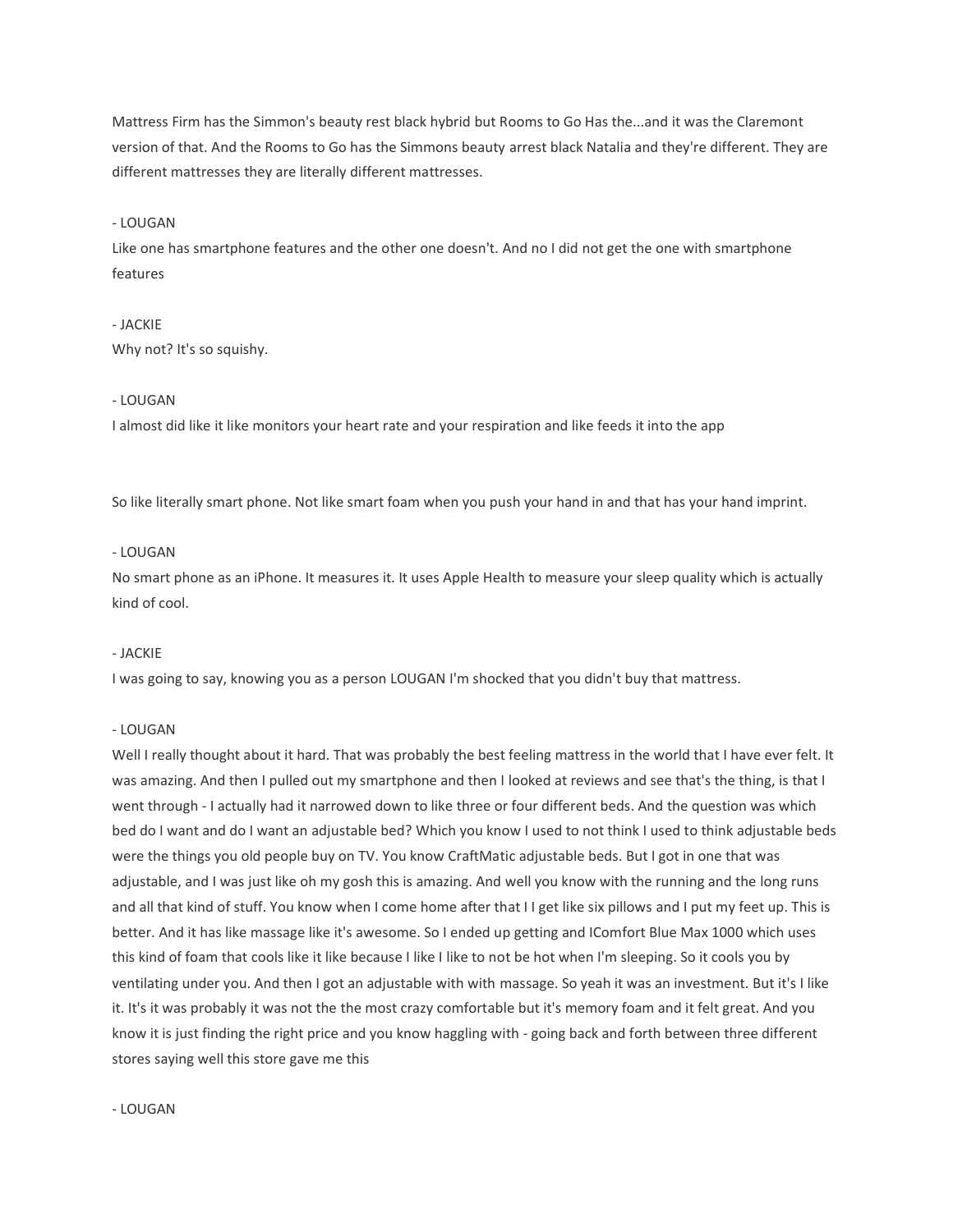And you know this store gave me no interest. And this stores offered me 10 percent off. What are you going to do for me. And I'm I am very positive that I got the best price that I was going to get. And yeah. And now it's all really good it comes on Thursday.

- JACKIE

Wow.

And Patrick Stewart's coming back to be Captain Picard. So it's been a great great weekend.

## - JACKIE

Wow and that and I guess that's the end of the show. Thanks so much Allan for being here.

### - ALAN

I feel like I learned a lot about mattresses.

#### - LOUGAN

Yeah.

#### - LOUGAN

But it you never I'll never believe that they don't haggle because they'll all haggle.

### - JACKIE

Well and I won't make you tell us what bad you sleep on. But I think we should have you introduce yourself before we spend more time talking about mattresses.

#### - ALAN

All right. So my name's ALAN Burns. I am a research associate here at the Social Science Research Center at Mississippi State University. I handle pretty much all the communication efforts for the center as a whole. I say that because there are other little individual projects in labs here at the center that do have their communication efforts, whether it be social media websites or press releases and such they handled themselves. I handle center as a whole - we do collaborate on some, but I do like to make that distinction. People don't think I'm managing projects for managing projecs for you know media, and communication for technical projects but yeah that's a brief rundown of me. I'm 28 I live here in Mississippi been in Mississippi my whole life. I actually grew up in the Mississippi Delta which is where a lot of people have heard of. It's is like when it you know it's one of the four regions in the nation and then after or after graduating high school I came over here to Mississippi State and I've been here for a decade now

### - LOUGAN

Wow Where in the Mississippi Delta are you from?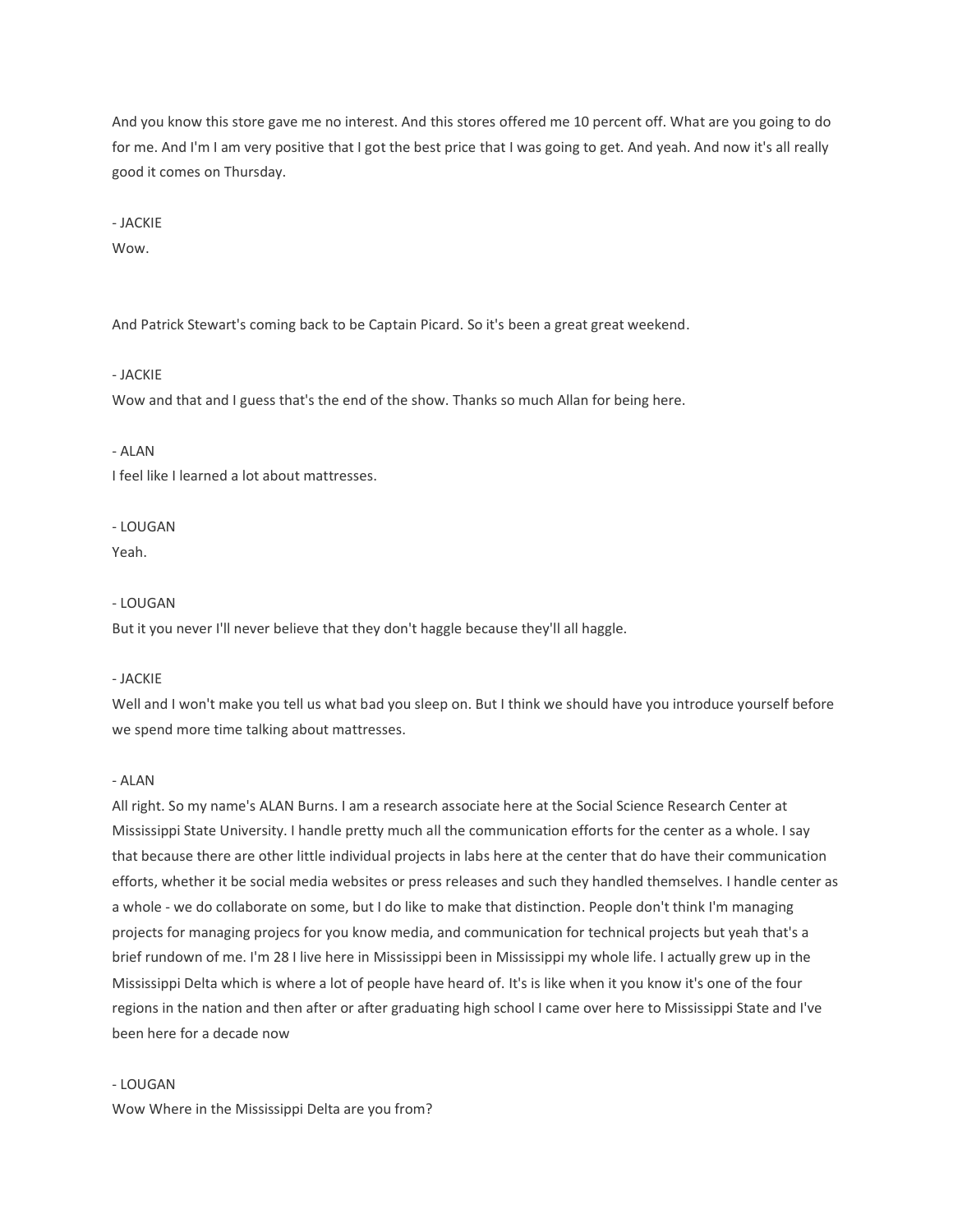Originally from Greenville Mississippi.It's right on the river.

## - LOUGAN

That's awesome. I'm from a small town too. I don't know if Greenville is considered small. How many people are there in that area?

## - ALAN

It's not considered small but it's only, I believe it's last count somewhere around 35 to 40000 I believe somewhere in that neighborhood. The area is not small but you know of course compared to everywhere else it's it's pretty small.

#### - LOUGAN

So, this is kind of a shock for me. I've always lived in towns of 3000 to 6000 people.

### - ALAN

### Oh wow

#### - LOUGAN

And that was the big town. That was Pulaski Tennessee and then you have Minor Hill and Prospect and Elkton which are even smaller than that that have you know less than that. And the entire county had like 30000 people in it. So when I went to MTSU and I stood in their brand new stadium that held 35000 people I was just like wow the whole county could be in this one stadium that is nuts. And of course that's a small stadium.

### - ALAN

Yeah that is a very small stadium compared to know places like Alabama and probably like Ohio State probably has a big one.

### - LOUGAN

I've lived in small towns my entire life. So it was maybe that's why I love living in cities so much now is that hey I don't have to drive 30 minutes to the grocery store. Well I do but because I like that grocery store better than two grocery stores because now I have an option there's not just one or two grocery stores I don't just have to go to Wal-Mart. You know I can go to Kroger or Murder Kroger or hipster Kroger or Publix

#### - ALAN

Yeah it's always good to have options. I mean so Starkville. It's a it is a college town and we do have a couple of different options but mainly we have a regular Wal-Mart Neighborhood Market Wal-Mart which are both on opposite ends of the town and then somewhat in between you have a Kroger and then you have a little local place called Bowles which used to be a Piggly Wiggly, if you know what those are.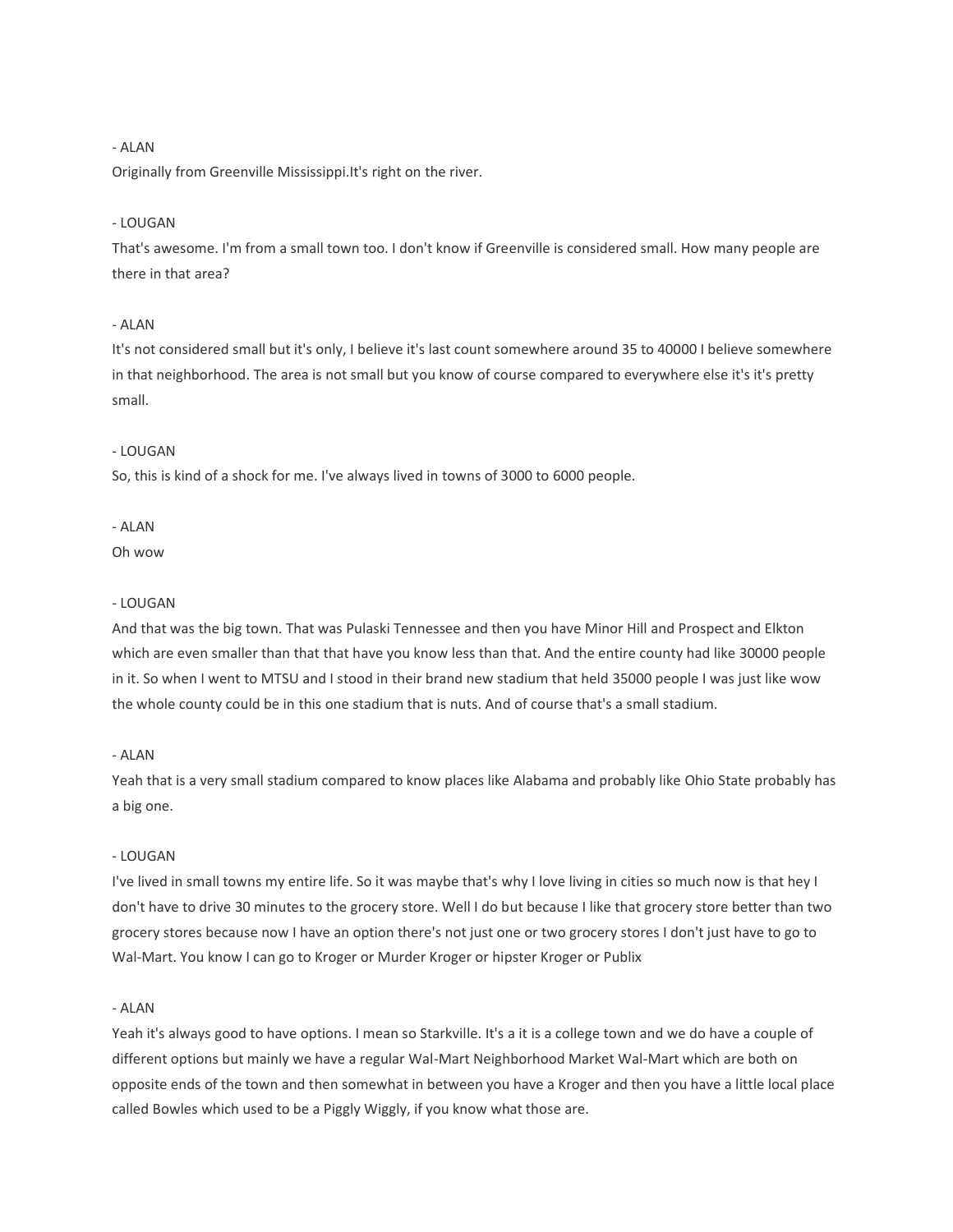## - LOUGAN

I do. I do. Win a date with Tad Hamilton. Great movie. And I grew up with Piggly Wiggly down in South Georgia. But. Here's a random question and it has absolutely nothing to do with higher ed which I seem to not be in that mood today. But since we talked about mattresses and all but have you ever been in the Wal-Mart Neighborhood Market?

### - LOUGAN

I have one near my house and I've just never gone in it and I'm just kind of wondering.

## - ALAN

The one they put up here where we live we live right off of the college. And that's on one end of the town. And basically all of the big stories like Wal-Mart Kroger that are on the complete other side of town now. It's a 15, It's less 15 or less minute drive to get from one end of the town to the other. I think the whole city is like seven miles long. But the neighborhood Wal-Mart that they put in is literally two or three minutes from my house now so we've been going there a lot, it is pretty nice.

### - LOUGAN

Yeah it's like a super Wal-Mart without the other stuff that Wal-Mart has.

#### - ALAN

This is a really good selection is really clean and you can kind of get in and out extremely fast without all the distractions of a normal Wal-Mart.

- LOUGAN Nice. How many people around you call Kroger Kroger's

- ALAN I would say a good number

- LOUGAN Yeah that's a southern thing.

- ALAN Yeah it is

- LOUGAN Wal-Marts. Kroger's

- ALAN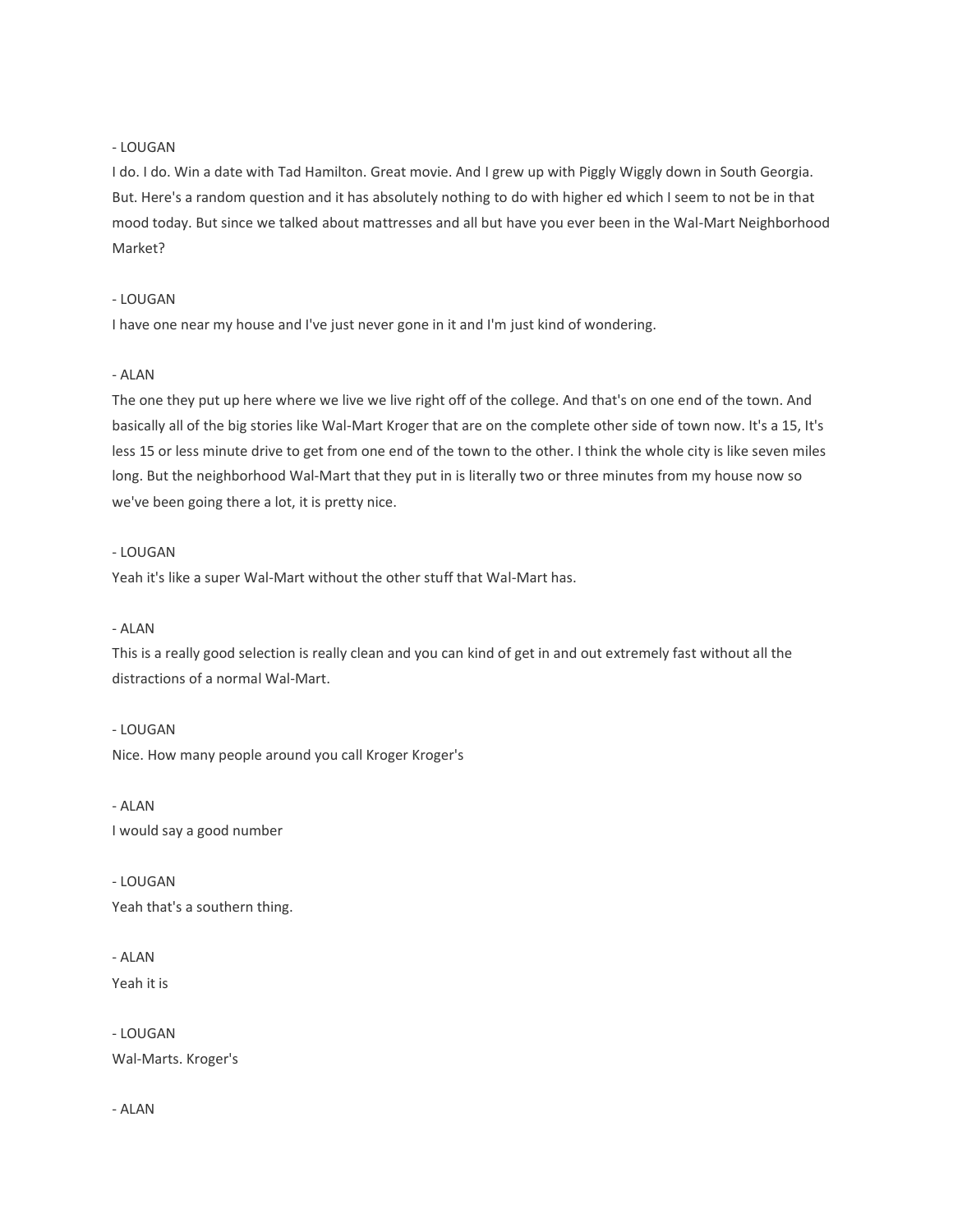I used to work at a Kroger when I was in high school so the amount of times I did here with the s on the end is pretty high.

## - LOUGAN

I feel like Publix was originally like public and then everyone just caught it Publix because they like to add S.S to everything and they just changed it to an ex and they're like we're cool. They just rolled with the branding just rolled with it.

### - LOUGAN

See JACKIE got to talk about Buffalo all last time

### - JACKIE

No, I get to chime in. I have a I have a Kroger story. I was just waiting to jump in with my Kroger story.

### - JACKIE

First of all I did not realize until this little moment that it's called Kroger and at Kroger's. My bad. But I I was out running some errands today and I don't normally shop at Kroger but I was...

### - LOUGAN

You never looked at the logo and not seen an S there?

#### - JACKIE

No because I don't, I don't shop there and they don't have them in North and so I've only been here a couple of months and so I just didn't know. And all I've done is heard it and like you said everyone calls it Kroger's so I just thought that's what it was. So the plaza I was in had a Kroger and I was like I'll just run and I'll grab stuff real quick. I did not realize that all of the Kroger stores in my area are closing. And so I walked in and there was a big sign. It was like everything 75 percent off and I was like holy cow what is happening. But you walk in and it is empty. The groceries - not empty and a sense of like wow there was barely anything on the shelves. Like everything was shut down and condensed into only one small aisle. So you had like toilet paper next to. I don't know like Oreo cookies next to like I don't know NyQuil, cat food. You know like it was every single thing that was left in their stock condensed into one small aisle. But it was all 75 percent off.

#### - JACKIE

So I grabbed a couple of things clearly not as much as I needed or I planned to get because I needed some things that were refrigerated and they shut it all down. And when I cashed out the guy looked to me he goes did you find everything okay. I almost laughed in his face.

#### - JACKIE

There was nothing there. And then he joked and he said, Well would you like to open a Kroger card? I'm like I don't know. You're kidding or if you're serious.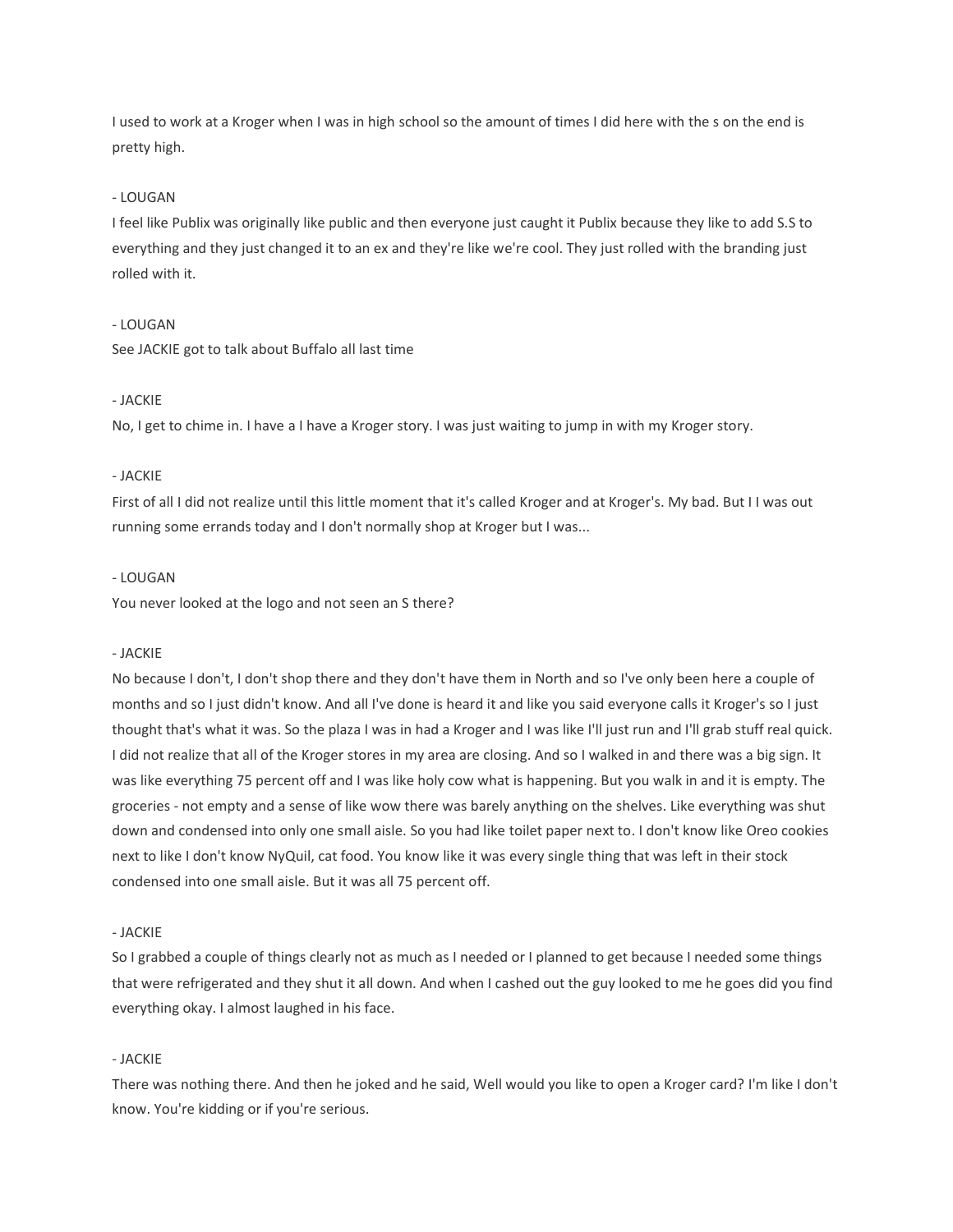I think that has a good sense of humor.

## - JACKIE

I feel really bad that the store will be closing within the next like three days. And it's kind of like well what do you say to this dude who you know is losing his job, and then started rambling at me about how some of them are turning into gyms and others are turning into Harris Teeter and you know but Kroger is unionized and Harris Teeter is not. You're going to pay more money with Harris Teeter, like I did not cause this problem I didn't even know you existed. I'm so sorry

#### - LOUGAN

So opposite thing happened here. Like the Harris Teeter near Belmontturned into a Kroger. Random. And you know a really funny story I was in Oregon and they have Fred Meyer up there and you know I was checking out and they were like Do you have a Kroger plus card and I'm like yes.

### - LOUGAN

Turns out Fred Meyer is owned by Kroger.

#### - JACKIE

Oh Fred Meyer is a name in the book store. Got it. That was the person I got very confused.

- ALAN

He was hanging at a friend's house

#### - JACKIE

Right. His personal pop up store.

This episode of higher social is sponsored by the scribe the ultimate automatic transcription tool. If you're currently working on making video or audio content more accessible or if you're pursuing qualitative research than Happy Scribe can help. Get started for free at happyscribe.co. That's happyscribe.co.

## - JACKIE

So I want to ask a higher ed question because we do I think we're contractually obligated to talk about higher ed for at least 10 percent of the show.

### - JACKIE

So with it being the summer everybody thinks, oh it's the summer we're chillin we're doing nothing, and I'm guessing that's not the case for you.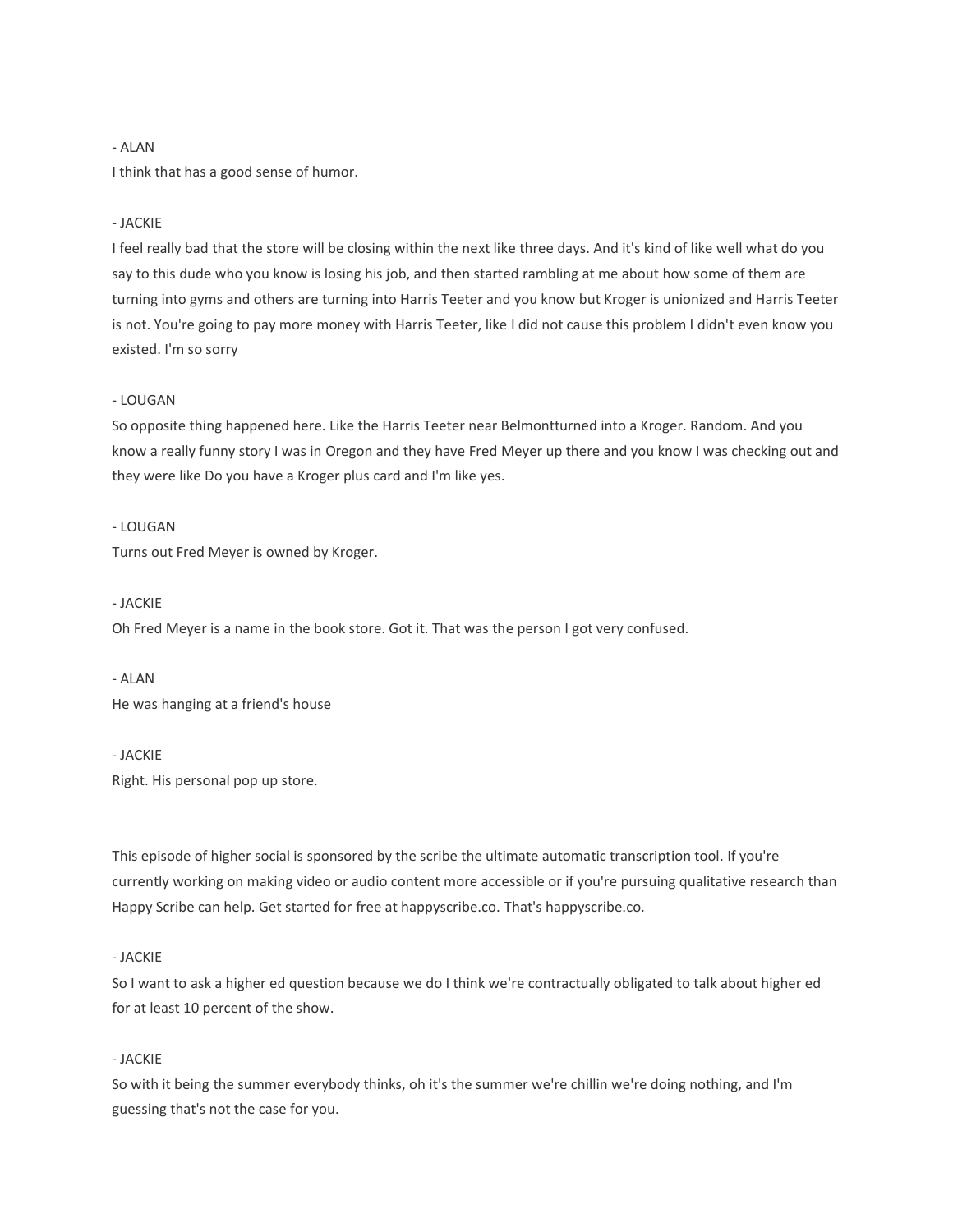So what is like on your desk right now? Like what's on your to do list for this coming week?

## - ALAN

Yeah I'm like my wife actually works in the public schools. So she's gotten two months off she just went back last Thursday so she actually got two months off for the summer which is really cool. She got to do what she wanted all day and I still had to work all summer. But right now so we are a research center. We do about 10 million dollars worth of research every year usually on different socio economic, political, human resource - those types of topics. So we have all kinds of projects going on basically year round, and normally this summer it's a little bit laid back because a lot of the researchers decide that they want to leave and go on vacation if they're not teaching or don't have anything big going on, but for some reason this summer was not like that. So we produce an annual report every year. And since I'm the sole communications person here I handle all of it and we released that in October. So we are we've just gotten into the planning phase of that. So right now I'm getting together with everyone who we're going to be writing feature stories on. We're going to have six full feature stories that will either be one to two spreads and then we'll have I think right now we're looking at five to 6 half page to single page stories as well. So we're geared up geared up for that. I am getting in touch with everybody setting up what we plan to do for the stories and we're going to have to do interviews, write the stories we'll end up doing photography for those. And then of

#### - ALAN

course with the whole report usually we give ourselves about two to three months to get it together. I collect all the information do all the design, do all the layout. And yeah just pull information together put all of that together. That's my big project for the next two three months.

#### - ALAN

As well as I just got handed down the need to help someone on a Web site that was going to go live this past week and they at the last minute someone didn't like some of the pieces on the website. So of course they asked if they could bring me on for 50 percent time for the next two weeks to hammer out an refix website launch as soon as possible that came out of nowhere.

#### - LOUGAN

It always does it always does. Yeah. I'm a web person too and I'm not at all like saying anything bad because stuff does come up like that and it's important. But it always happens at the last minute which is always interesting how that works. But most people don't notice it because you know everyone does stuff and then you notice the end of the year. I mean the beginning of the year is you know two weeks away and then.

#### - LOUGAN

Yeah what does school start for you.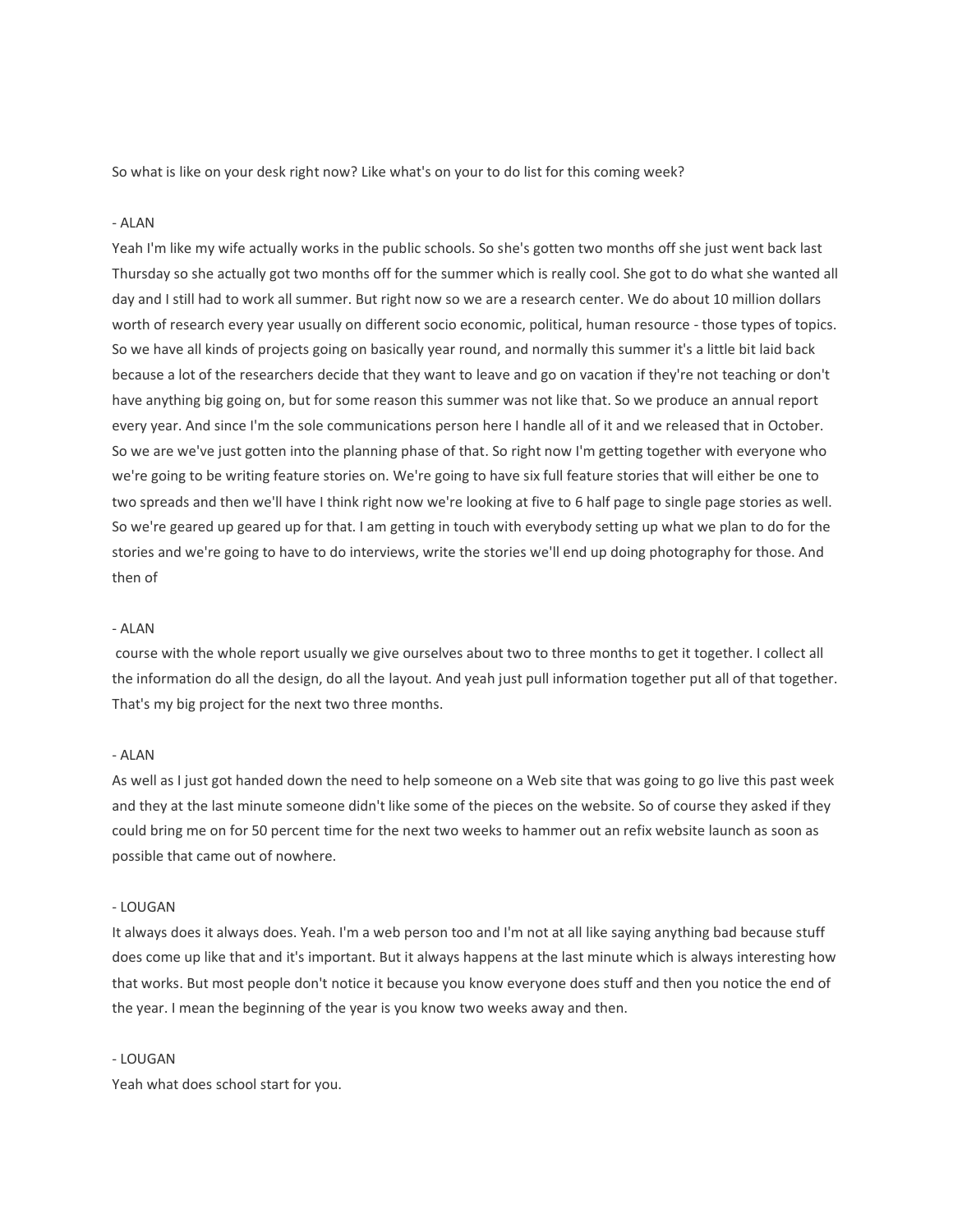I believe we I believe it starts back the 22nd. I know the students move going to the 12th and usually it's about a full week beforehand.

## - ALAN

And I believe it starts the 22nd or somewhere around there

### - LOUGAN

We start on the 22nd as well Moven is the 17th. So we're ramping up ramping up to the move in day. Watching my countdown.

## - ALAN

We went down to the grocery store earlier this morning and there's already people that aren't on campus that are moving in, because it just you know just past August 1st. All the people who don't live on campus just sign their leases and moved into apartments and houses. Yeah it's it's not pleasant when on when everyone comes back and you go from a pleasant shopping experience to everyone running around trying to cram as much stuff in as they can and all the stuff that you wants off the shelves.

## - LOUGAN

That is the thing with a college town.

Never go to Target on move in day.

## - JACKIE

When I walked into a different grocery store today because clearly I did not get my groceries at Kroger and they had all the "Welcome UNC students" like ask about college discounts! Just like all those signs were all over the store today.

## - ALAN

You know it's that time when you walk in a store in a college town and all of the aisles where they normally have are the middle sections of aisles.

## - ALAN

They were normally you know they put something out on display. Now you walk in and it's all pillows and clothes hangers and wastebaskets.

## - ALAN

And you know all the kind of things people need for dorm's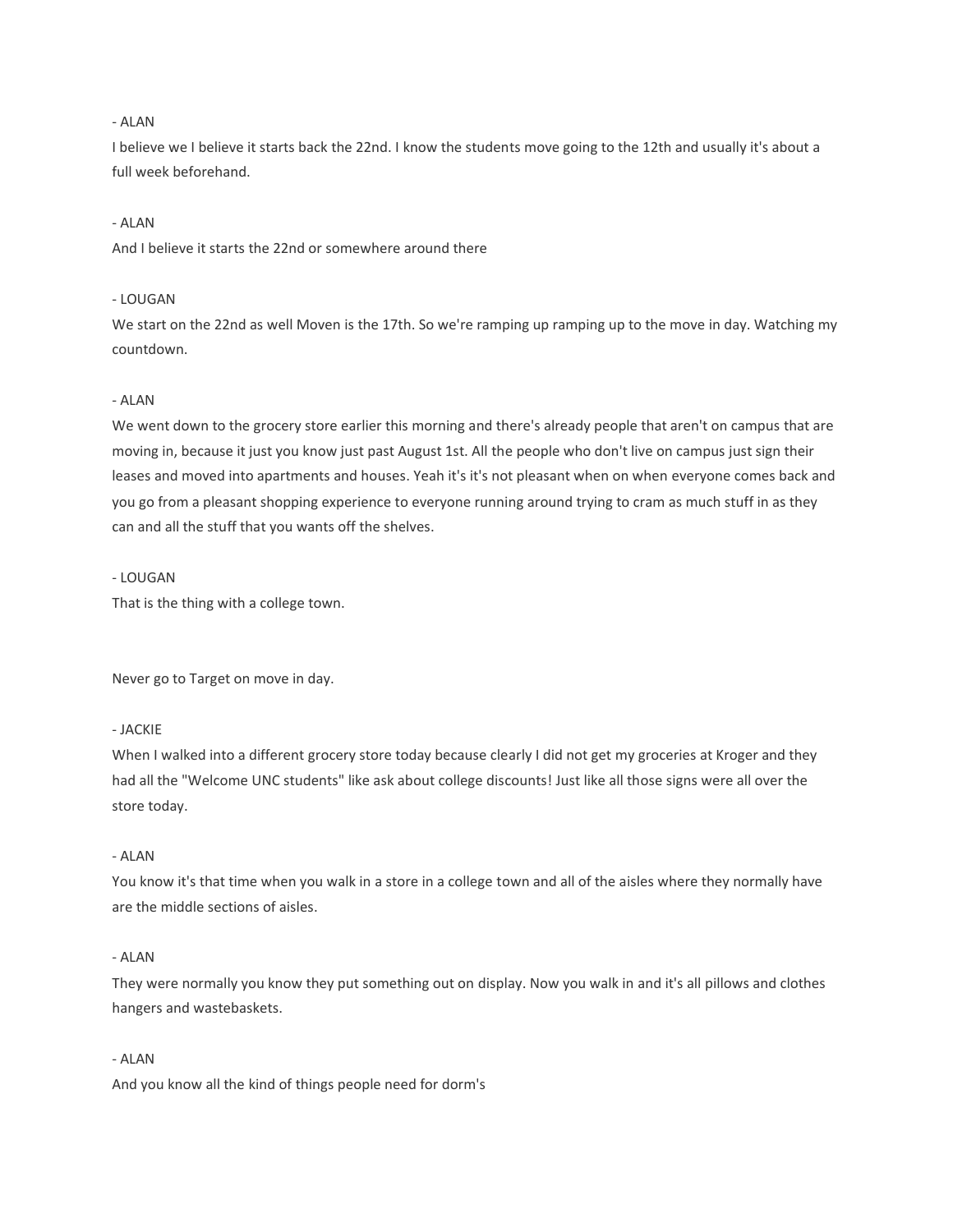I should have gotten into that market; can make a fortune on dorm stuff.

## - ALAN

Yeah especially with the designer dorms now you could you could make a killing.

## - JACKIE

It's crazy. It is crazy absolutely crazy how much the people put into their dorms my mom was like mismatched and hand me downs and garage sales all kind of hobbled together to make a room for myself.

## - LOUGAN

I actually think that interior designers for dorms that is the future and we talked about that on the show before how that should be like an internet series.

### - JACKIE

That would be pretty funny.

## - ALAN

There are some pretty some pretty elaborate ones if you go look it up like the I don't know if you've seen the trend, but there was a dorm for Mississippi State featured online in an article some point in the past year where they were doing designer dorms. Where these girls in their dorm they were going and finding like going to fabric stores and crafting all these cool things to put like folding curtains and bed skirts out of stuff. And they I mean they looked like you're staying at a hotel when these when these girls get done designing their dorms, and it's really interesting.

### - JACKIE

I wonder...is there like a specific place we can find that? I want to see.

### - ALAN

I'm not sure. I could look it up and try to send it to you later but yeah it was pretty pretty interesting.

### - LOUGAN

It's a great thing for the show notes.

## - ALAN

I know y'all have a link dump. It'll be pretty cool to throw in there.

- JACKIE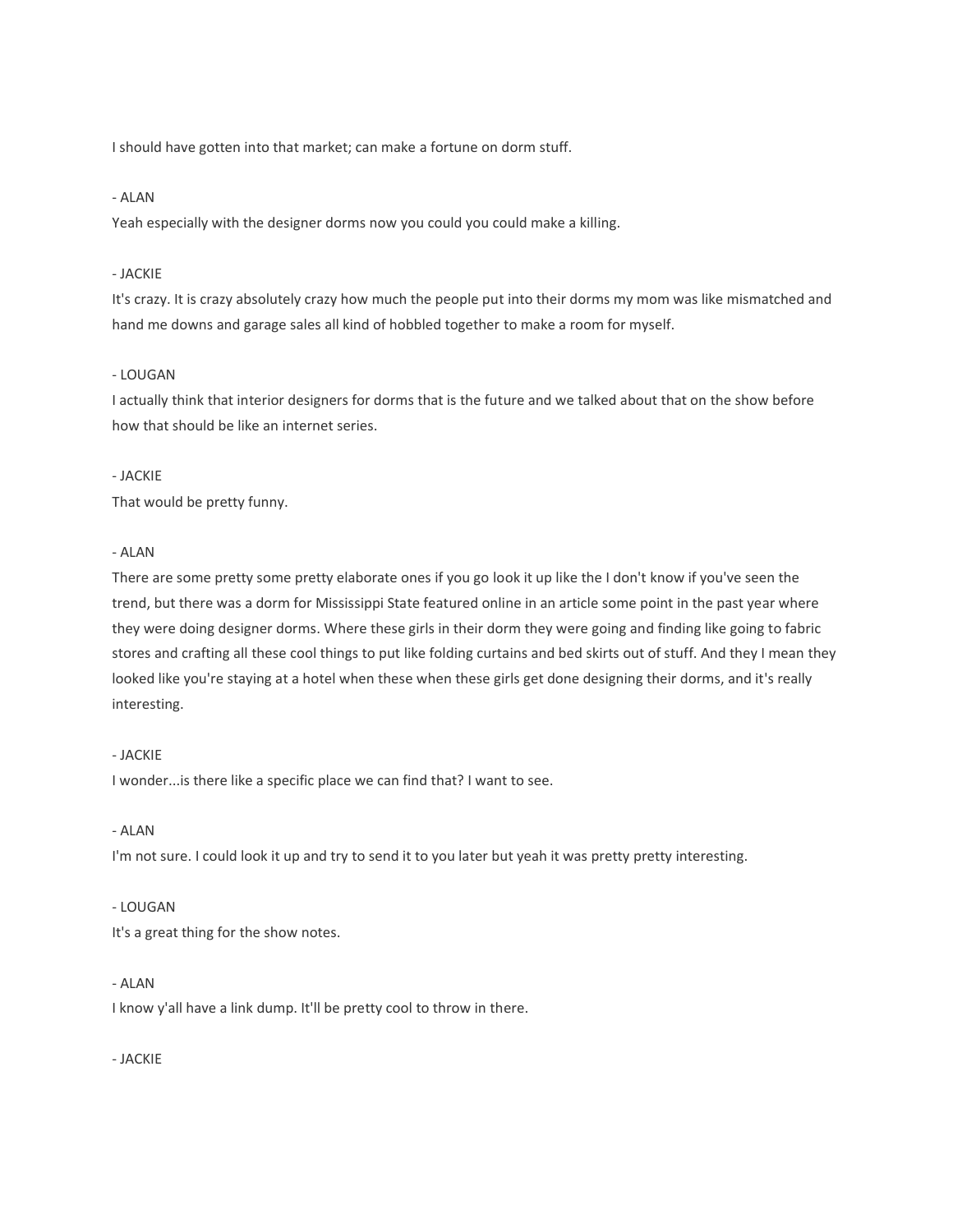Yes. Hopefully we can find it for our listeners and listeners if you have any interesting highlights of your students dorm rooms. We would love to see them because that would be pretty cool because it's it's very different now. Back when I went to school...

## - LOUGAN

Back in my day, we didn't have have high speed internet.

### - JACKIE

There was no target back in my day.

## - LOUGAN

We had a one T1 line coming into the whole university and we were bragging about it

## - ALAN

And we don't even have a Target here by the way. I know you just mentioned that. We're one of those college towns that don't have a target.

## - JACKIE

Oh my God why do you have students that go to your school.

## - ALAN

Well the nearest one is an hour away. We'd have to drive to Tuscaloosa or university of Alabama is to get to a target

## - JACKIE

Your students probably have so much more money than any other student because they don't walk in a Target and then instantly spend all of their savings.

## - ALAN

Oh probably so. Unless they just take a weekend trip.

Oh my God. And what it's like? Is it like a stockpile situation? Like you bring giant vans that you can like stockpile up on Target stuff?

### - ALAN

Oh yeah. You just find somebody you know with a truck or a bigger SUV and you just cram you know four or five people in and everybody loads up the vehicle and stuff.

### - JACKIE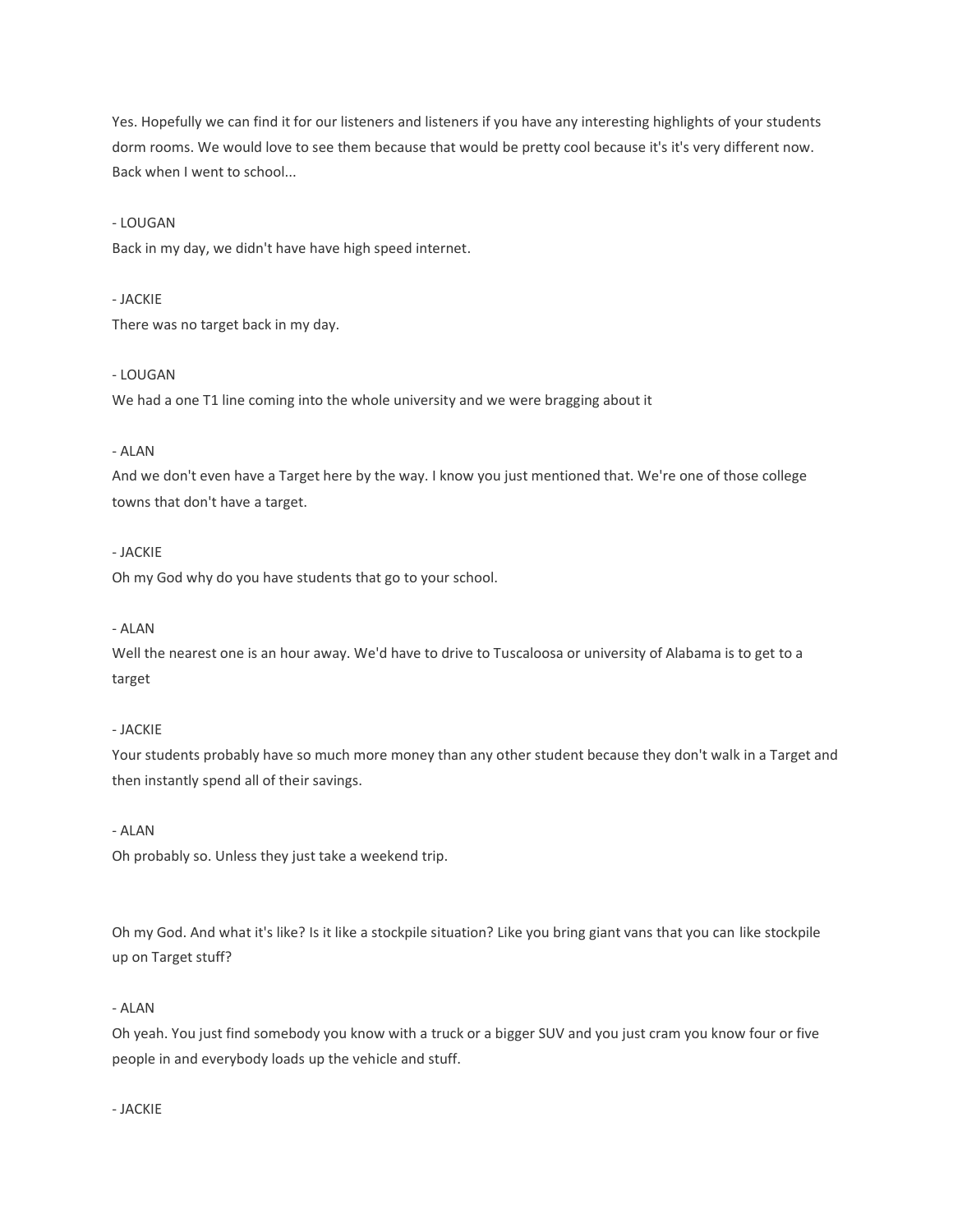It's too funny. Meanwhile I'm walking to Target wanting one thing and coming out with a truckful.

#### - JACKIE

So, the website issue; I had a question about it. Is that kind of in your wheelhouse in your job responsibility or is this kind of an other duties as assigned situation or is that like all hands on deck for you guys?

## - ALAN

Noit is in my wheelhouse. I've got I've got a bunch of the websites related to the center as well as the actual one for the Social Science Research Center. I manage that on a daily basis. I mean it's not like it's super from the you know from the ground up. We do a CMS or content management systems, primarily WordPress. I do customized themes and do a lot of CSS coding on the back with that. But yeah I've had to do a couple for the for the center. That's actually how I came onto the center to begin with as a full time person. If you wanted to hear that story.

#### - JACKIE

#### Absolutely

#### - ALAN

So in 2012 during my senior year of undergrad. I got a internship here in what was known as the media collaboration laboratory. It was a lab where one of the instructors in the communication department she started the joint lab here where she would bring on undergraduate students as interns, and what she would do is they would bring on any type of media project that researchers around the center needed. They would contract with that lab like it was an actual design firm or a public relations firm. And the students there would do primarily all the work. She would serve as the mentor and she would bring the students on, hand down projects, like OK you know Allan we just got this new project. I know you don't have anything going on right now. So what got handed down to me is one of my big projects towards the end was we had something

called the Public Safety Data laboratory house here and what they did was they dealt with traffic data specifically with the Highway Patrol in Mississippi. Taking that data and putting it out forward to the public can have access to it. It was you know important data about like citations, seatbelts, fatalities on the roads, those kind of thing where researchers might need the data. They had a pretty outdated website. So I had a little bit of skill working with websites and having having took a class and played around with them for fun on my own. So I got brought in I said sure you know I'll take this project on you know that sounds that sounds like it'll be fine. They also had a really bad logo at the time. It was basically just some circles with the letters in there and I was like, You know I think I could craft a better logo. So while designing the website I ended up designing a logo for them on the side during my free time and presenting that to them, and they liked it and took it on as the new logo. Well basically I graduated and I didn't have a job lined up as you know it happens a lot of undergraduates.

# - JACKIE

No you were only one.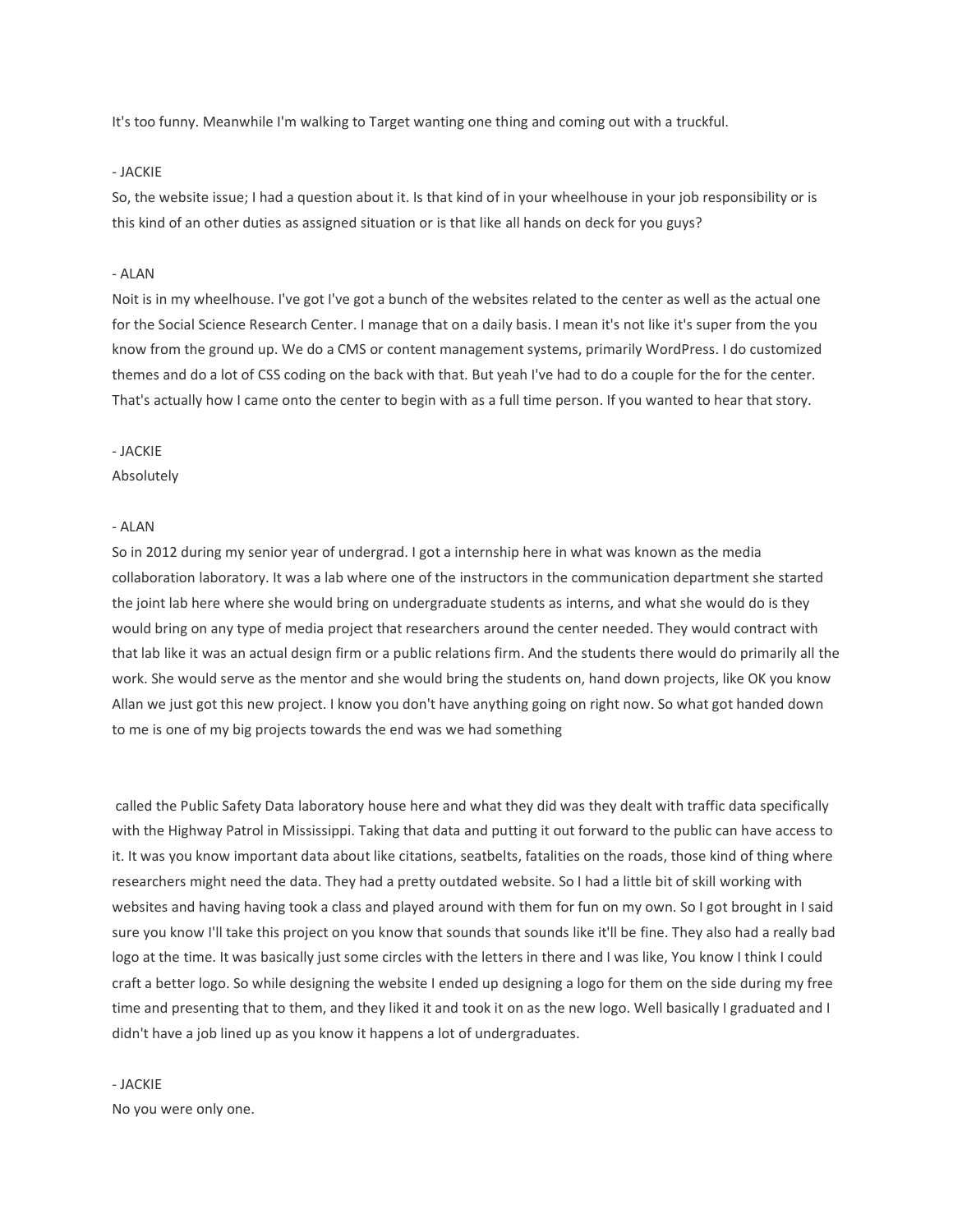But so the person over at the time, Tanya Neaves, she said, Well how about I bring you on as my graduate assistant and you keep handling PR for the lab, you handle our Web site, you design all of our fact sheets, you run our social media accounts, and such and I was like you know like I like what you do with the website I think

### - ALAN

you'd be great managing it from here on out doing all the updates as they needed it because they used it for Grant cycles. So it was pretty important to have the data dating website maintained. And I was like well you know I don't have a job lined up but the problem is I'm not in graduate school and have any plans to go to graduate school because I just didn't know what I wanted to do. That wasn't the thing that I planned on doing at the time. So she said yeah OK well you have a month to figure out a graduate program to get into apply to it and get in that program. And I can start you here as a graduate assistant. And since I didn't have a job lined up that's basically the route I took to get on at the center as a graduate assistant I did end up getting into a program. And going through all of that I graduated in 2013 for the program. They brought me on full time here afterwards and then through some different means, Dr. Walton who was over the lab at the time, she decided that she wanted to actually leave the university. She was going to go travel and do mission work. And so they needed somebody to run the lab because it was a very short notice thing. And I was at the time the only person that was still here that had had any experience with the lab because I used to be a student in there. And so they said Hey Allen this is kind of short notice but we need to pull you over and have you be the coordinator of this lab

#### - ALAN

You know how to run it you know how to do PR communication efforts. So I ended up moving over there doing that. And then after that lab went away. I became the sole communication person so then it became my responsibility to handle all the Web sites. But basically building one Web site got me the job that I have today. I've been here six years now.

#### - JACKIE

Everyone has such a different path. But I think I've heard I don't say exactly your story but similar stories in higher ed, where you start to build connections very early and like your undergraduate experience that helps you kind of move through ladders and get into the right space.

### - ALAN

Yeah yeah. I mean it was it was I don't want to say luck because you know I did put a lot of work into it and I did try very hard to get you know make those things look good in get a good product out. But making the right connections and just being in the right place at the right time I think it helped.

#### - LOUGAN

Hey I started in admissions and I redid the admissions website and ten years later I now run the whole Belmont website.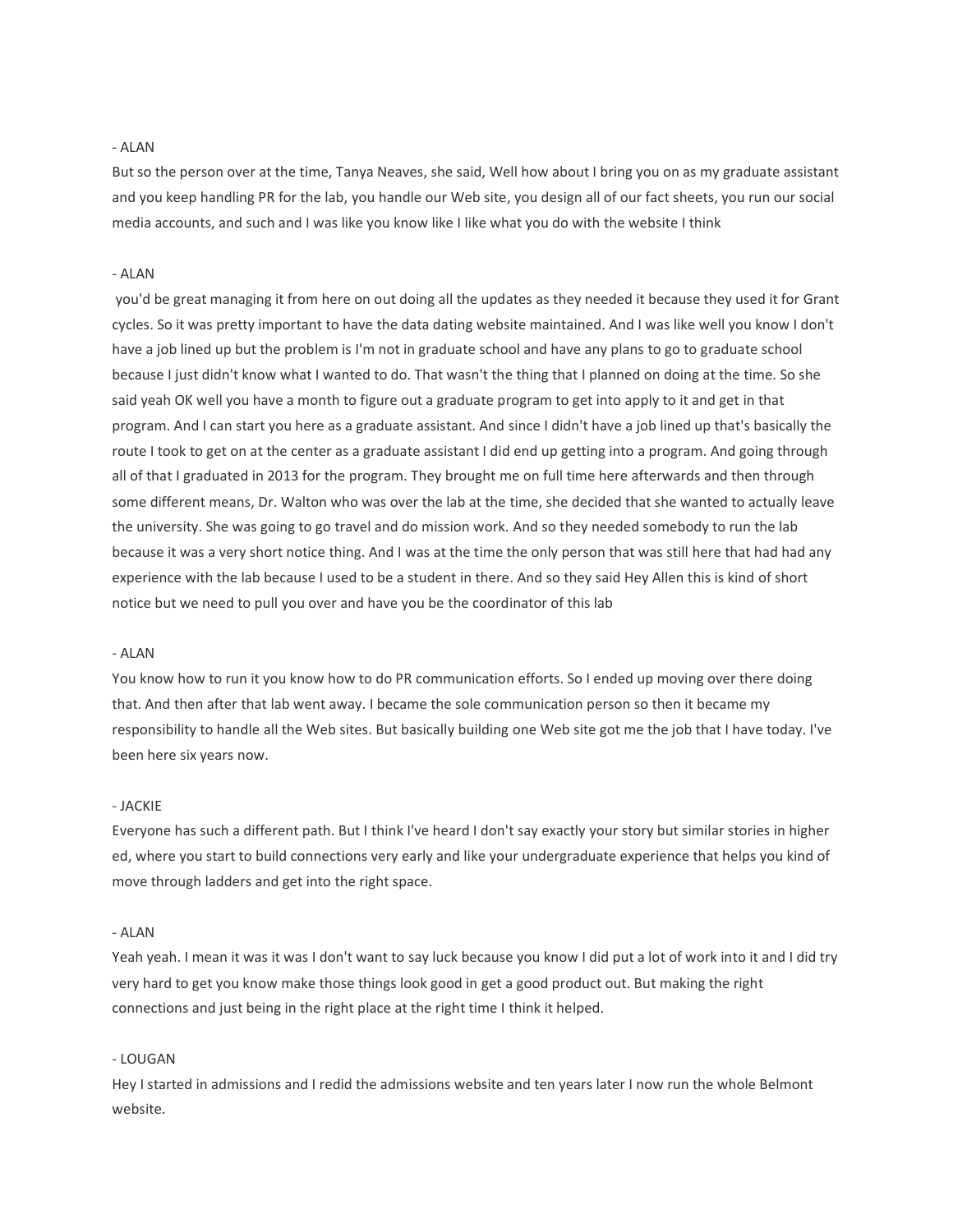So it's a similar or similar.

### - LOUGAN

Very

#### - ALAN

And this what you what you were talking about, like in the right place right time, I try to I do interact with the communication students now from time to time. I'm going to be speaking with some of the some of the students in the Public Relations Student Society of America. Yeah, PRSSA. Our chapter here I do actually speak to them from time to time during the semesters, and I try to talk to them about this kind of thing. I tell them how I got in my position and that they need to be making the connections going out making an effort you know doing their best work and being proud of it putting it forward. And it's pretty cool when,, I think I mean it was a weird situation and I just kind of rolled with it and did my best. But I try to explain that to them that it's you know you can use that situation and actually follow that to a career path especially if you don't know what you want to do.

## - LOUGAN

That's just a great story. So what's it like to run the lab.

#### - ALAN

So the lab is actually not around anymore. It closed down in 2016 but from 2014 to 2016 I was the coordinator. And so basically what happened was what we did I would come in, I was the coordinator and I had an office in there and then I would hire students every semester so we floated generally anywhere from four to six students every semester and then we would usually have maybe one to two in the summer. Some students would get to hold over and go multiple semesters. It's kind of like a merit based thing.

#### - ALAN

I would put out calls for people to apply and I'd bring them in and interview these undergrads and then I would you know go through a formal interview process I think. I think that was very important and it helped me understand a lot about myself when I applied to the lab. And Dr. Walton went through a full interview experience as an undergrad, I realized I was very overwhelmed whenever I did that I didn't realize how tough it would be. I mean I was a senior at the time so that was very shocking to me so I thought whenever I took it over I would keep going with that same experience because I think it I think it definitely helps weed out the students that actually care and want to try. So we would bring the students in. They would have their own computer it is basically big open air offices. We wanted it to be where people could talk bounce ideas back and forth and that was an important component for the students. You know they had to be able to work with others in an environment and especially because this is working with researchers here. You have to be able to learn how to develop a relationship with a researcher just as you would a client if you at a real firm you know or any design firm or PR. They've got to do that. People would come to me they would say hey you know we just got this new project at the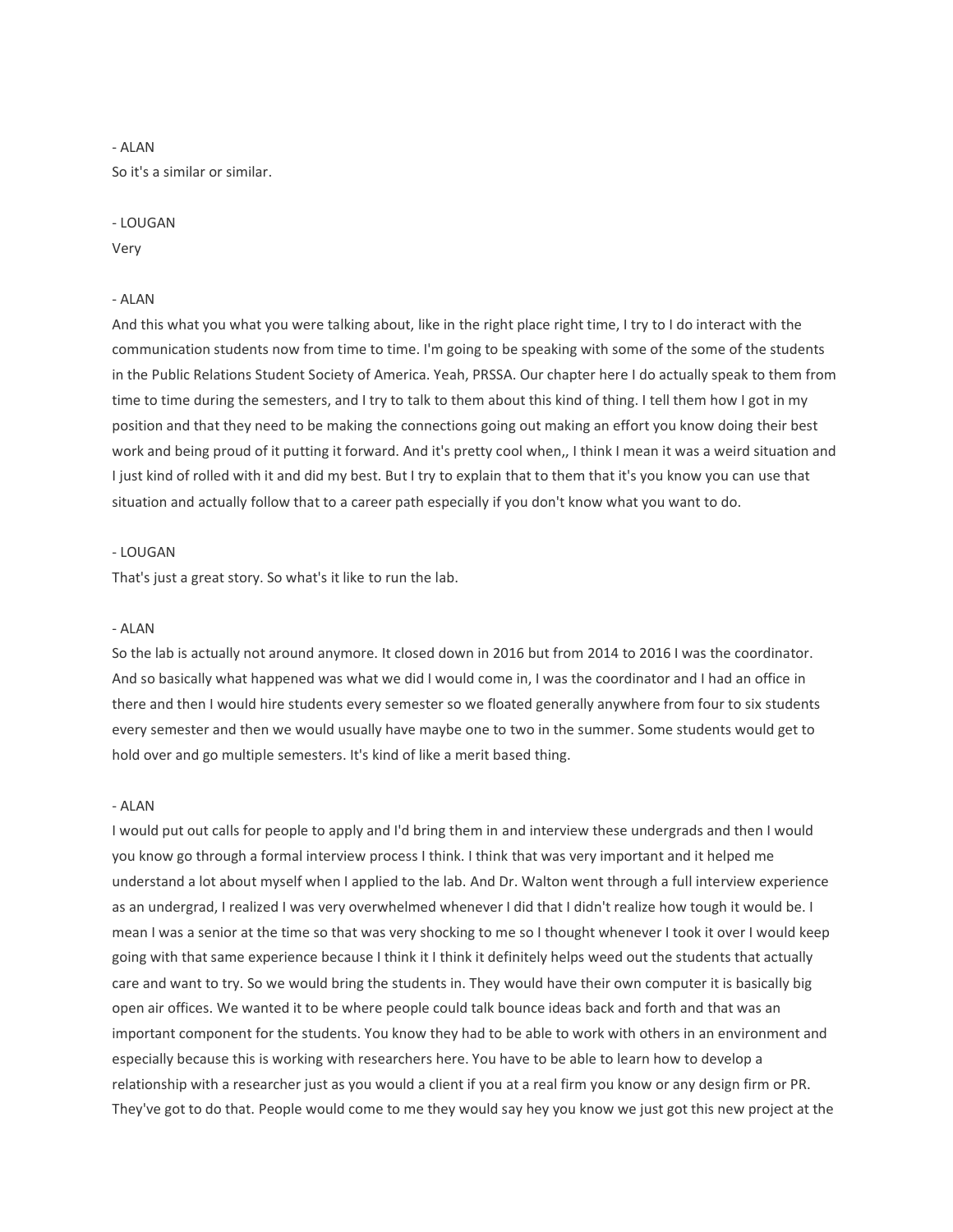center. And we say we're going to be teaching kids about healthy eating. What we need is we need some programs designed we need some fliers designed. We need

a new Web site. We need some PSAs put together. And so what I would do is we'd sit down and talk to the students I figure out you know who didn't have a project at the time or you know who had the expertise to get this done. And then we kind of planned out the projects and had the students go from there. I was not supposed to do any of the work. I would help them out from time to time. But for the most part I was just supposed to be the facilitator and the manager. I was supposed to oversee their work, help them if they needed it or give them any tips. But mainly bring in the work and give it to me. And I've liked running a pretty self-reliant shop. The students had free schedules. Basically they would they would schedule their own hours and they would let me know when they were going to be in the office. They had keys get in the office they could come in and work you know whenever they wanted. It wasn't just during business hours, if they wanted to come in at night they could come you know work at night. We had a 15 hour a week limit so they could get paid to work 15 hours. Basically they would just schedule their own time to come in and work. And I wanted it to be where they were pretty independent and they could work around their schedules because students are pretty busy especially if some of them had other jobs on the side. And this allowed me to have to

#### - ALAN

find some pretty strong students and actually some of those have gone on to do pretty good things. But you really got to see in that kind of environment who is good at managing their time and actually showing up doing the work when they weren't on the set schedule if they weren't there at 8 o'clock in the morning. I wasn't going to call them and say you're not here you know are you late. More like OK well they didn't show up at 8:00 today. Their schedule says they will be here at 8:00 but you know maybe something's going in because there's a lot going on and student's lives and you know I think it was important to allow them to kind of manage their own time.

#### - JACKIE

It's so hard and I'm sure Logan can speak to this too. I'm just working with some students like finding the bALANce of accountability with students when they when they're student workers because you want them to have their own accountability because when you grow up and become an adult you're responsible for your time. But also they've never been in a working environment before and might have to kind of like, say like well no you know you can't just roll in and that you know 9:00 o'clock everyday when you're supposed be here at 8:00. You know it's it's very...I found that to be very challenging when I work with students because I wanted to trust that they could just get everything done, and sometimes they didn't follow through and it's like OK well how do I kind of show them that they're responsible for this while they're also bALANcing a million and a half other things.

### - ALAN

It is and I try to be really understanding about that whenever we whenever we were running lab to and like I said I would very quickly find the students that knew how to manage time and took it seriously versus the ones who maybe gave a good interview. And so I'd bring them in and then you know because they knew they had free time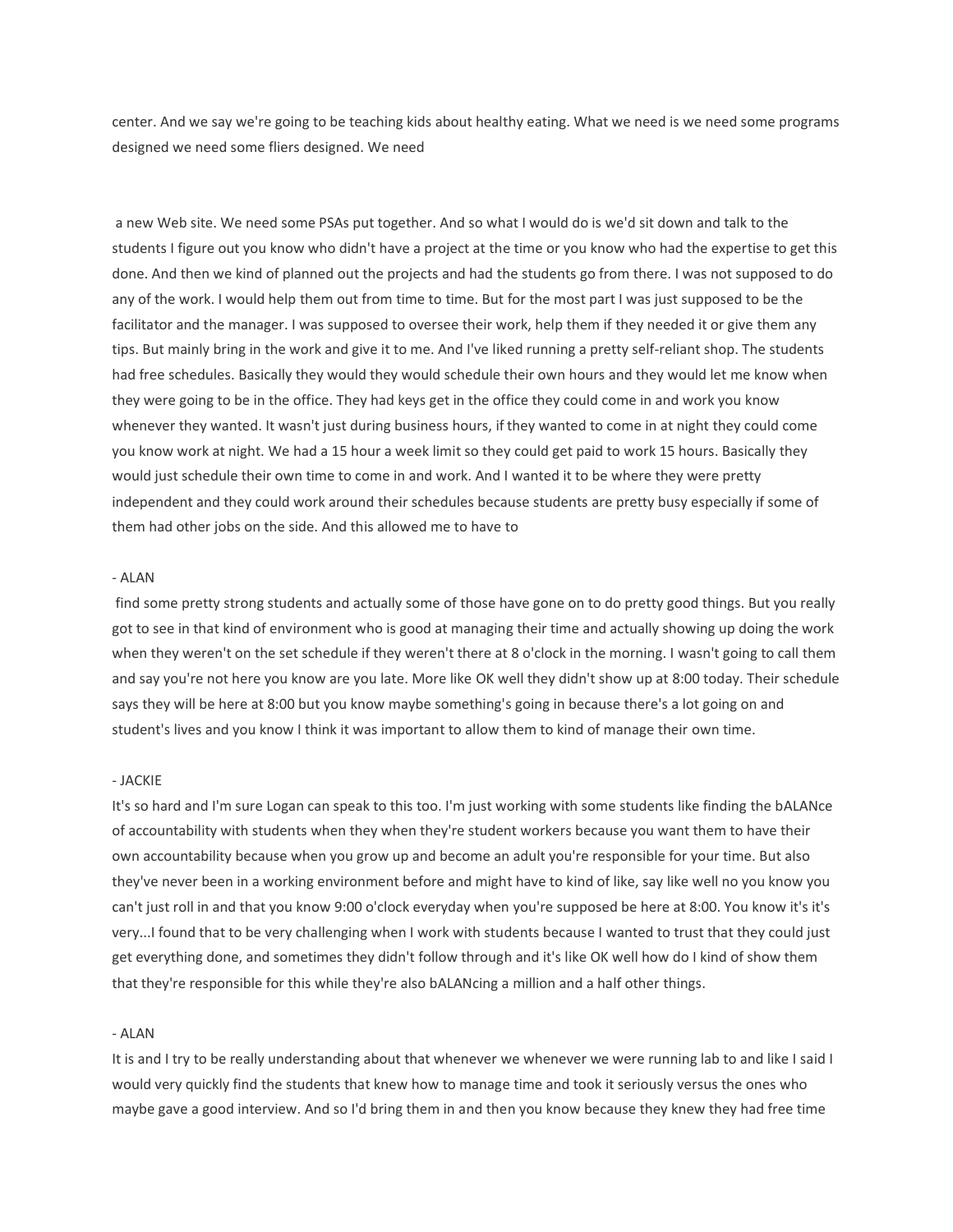and they weren't required to be there at a specific time. You know they would kind of slack off and not show up. It was kind of hard because...So I got that position at 24 years old managing students who are anywhere from 18 to 21. So I was the manager and the peer but I was usually only a couple of years older than these students and it was a really odd situation for me because I did it. You wouldn't you know you assume with the manager or administrator or anything like that that there's a there's going to be some like age difference specially with a peer, and you know they're going to have all this extra knowledge that you don't have. And I think a lot of them realize you know hey when they met me I'm almost there same age and it was kind of odd. But I think you think the dynamic worked.

### - JACKIE

Yeah. Are you still working with students now.

### - ALAN

I was up until this past spring. So basically what a lot of the projects ended up ending a lot we had a bunch of long term projects they were you know anywhere from two to five years in those put in a lot of funding for the lab. But over time some of those projects ended, some of those researchers left to go do other things and then some of the projects that the big ones that we have going on now didn't necessarily need our services besides odd jobs here and there. So it wasn't enough to sustain the lab. Right. So what we were doing is we were using certain projects to fund having a student every summer and every fall. Up until this past fall were one of the projects that we did that with ended. So right now I'm currently not working with any students but it's it's different because I've been working with students for so long. But it's, It's hard to hard to explain not having not having a student worker when I've always had one you know to be kind of like a mentor to.

### - JACKIE

And truthfully I mean a lot of times it's like it was nice having those students that liked to do the the work that I could technically do myself. But it was really nice when someone else was helping me do it.

### - LOUGAN

It was and I'm sure it allows you to be more productive and it gives them experience.

## - ALAN

It did. So I can I can do 10 things you know but do I necessarily want to divide my my efforts up into 10 different objects or I don't want to pull out you know any of the efforts or the good and the good work that I might put into a project because I'm working on so many small things on the side. The good thing about having someone to work with is that we get I can give them a couple of tasks that I know they could handle. And I was fairly confident they would put out a good result. And then I could focus on some of the bigger stuff as well. Now I'm focusing I don't have to do the annual report and I have to do this new Web site and there's crunch time on those but they're still so I have to manage social media accounts daily for the center. I still have to make updates to the Web site. I'm putting together a newsletter every three weeks. It's all these little things that you know I have to do that are that take away a little bit of time from the big projects.